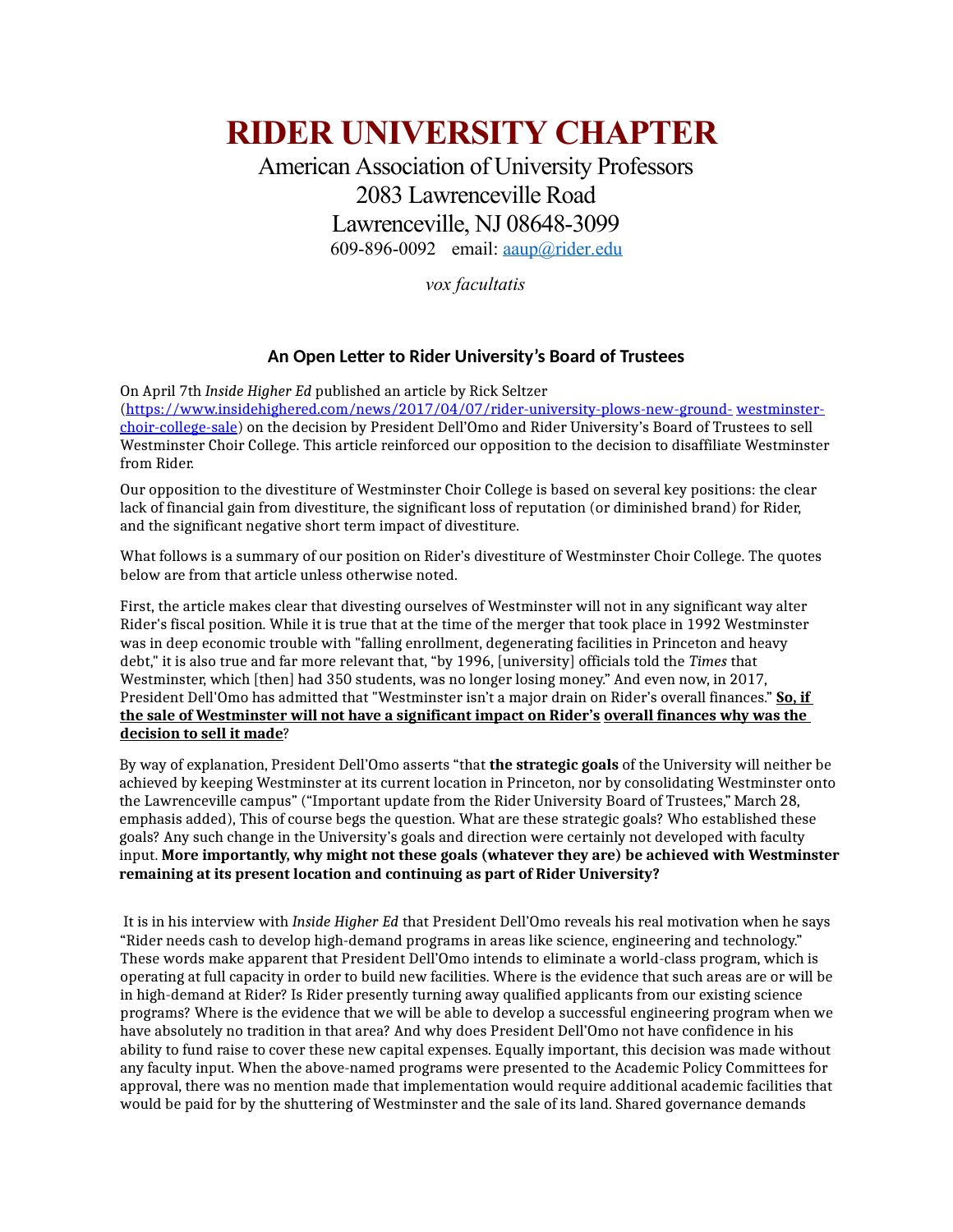that information regarding the far-reaching implications of such decisions be given to those who are charged with making them. None was provided. **And what will befall Rider if no windfall profit is realized by the disaffiliation and/or dismantling of Westminster? Will the administration then cancel its plans for these new programs?**

Any attempt to secure a windfall profit from the destruction of a unique world-class institution in order to build new facilities is both morally bankrupt and unlikely to succeed. Certainly it places the potential for a small one-time cash inflow above the lives of both the faculty and students who are dedicated to this cultural gem. Rider acquired Westminster in return for the promise to maintain the institution. Those who manage institutions of higher education should not operate like corporate raiders who take over companies to strip them of their valuable resources and then abandon the remains. Rider did not "buy" Westminster in any sense. The two institutions *merged* in order to benefit both parties; no money changed hands. If the merger no longer benefits both parties (and we do not believe this to be true), then Rider should help Westminster find a new partner on the same basis as the merger that took place in 1992. Rider did not buy Westminster and it does not have the moral right to sell it.

The successful sale of Westminster is an unlikely proposition. There is no known example of a not- forprofit institution of higher education *selling* a college or even some element of one of its colleges. Interviewer Seltzer pointed this out by saying "The decision to openly sell a nonprofit college and its land is all but unheard of in higher education," and President Dell'Omo freely admitted that "this is such virgin territory . . . These kinds of transactions don't take place."

This is, of course, not to say that mergers and acquisitions have not taken place among institutions of higher learning, but only to emphasize that they do not involve the exchange of money. Universities and colleges do, upon occasion, sell underused property. But that is not the case here; the property in Princeton is not only being used for the purpose for which it was donated but is also doing so at full capacity.

President Dell'Omo suggests that the acquisition of Westminster would involve either moving the programs to another locale, or that the new acquiring institution pay for the value of that land where the university resides. Either of these possibilities is likely to make finding a new partner impossible. However, administration has made it clear that the 2018 academic year will be the last year for Westminster Choir College at its current location. This leads to the conclusion that the most likely scenario, indeed the only realistic scenario, is that the world-renowned Westminster Choir College will be closed and dismantled for uncertain and improbable financial gain.

Additionally, there is serious question as to the Board of Trustees' having the legal right to any proceeds of such a sale of the property. As the attorneys for the Coalition to Save Westminster have already told the Board of Trustees:

> Because of the restrictive covenant that encumbers the property in Princeton, the proceeds from its sale would have to be used in a manner consistent with its charitable purpose. In other words, the proceeds from a sale of the Princeton campus could only be used for the continued operations of WCC (or another institution with a similar mission) and could not be used for the general operations of Rider.

We are not attorneys and cannot judge the strength of this argument but, at the very least, even after having destroyed a world-class music program, Rider's administration would be unable to make use of any funds realized by the sale of the Princeton property without incurring a prolonged legal fight. What we do know is that at the time of the merger with Westminster Choir College, Rider entered into an agreement with the Princeton Theological Seminary (which then was to gain ownership of the land where Westminster Choir College was located, if Westminster was no longer on that land) which guaranteed that institution 2 million dollars from any future sale of the property in return for any future rights in that land. Further, all previous studies of this issue by outside consultants are consistent with information provided to us by a commercial real estate agent who works in the Princeton market that puts the value of the land at no more than in the mid-teens "on a good day." Additionally, almost 20 million dollars of Rider's endowment is dedicated to Westminster Choir College functions and would most likely need to be divested from Rider's endowment as part of the process of shuttering Westminster Choir College.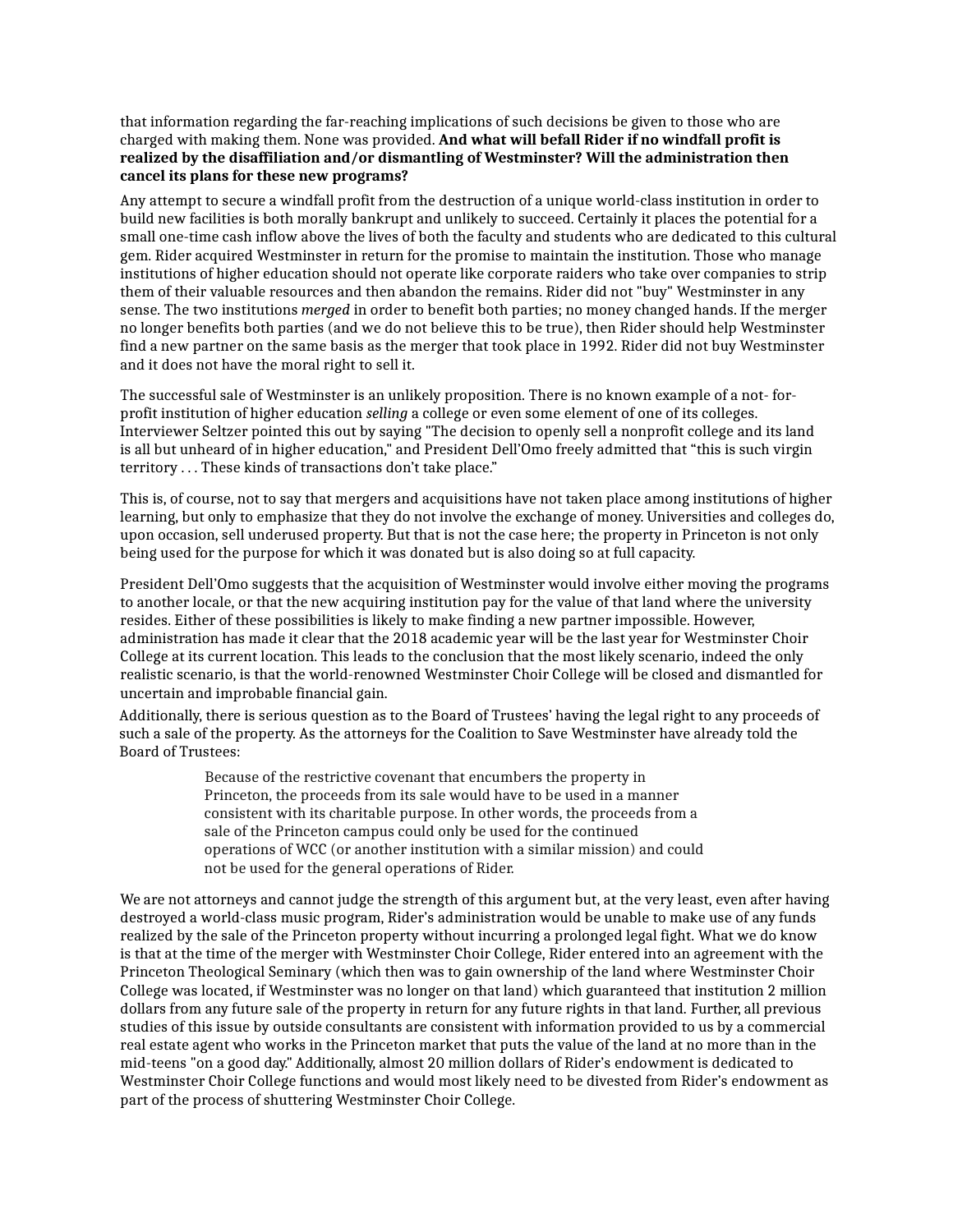So any financial gain from the sale of the Westminster Choir College property would require subtracting 2 million dollars which must be paid to the Princeton Theological Seminary, and subtracting the almost 20 million in the funds which would be removed from Rider's endowment. Assuming Rider were able to sell the property for 15 million, these deductions would effectively eliminate any financial gain from the divestiture of the property.

**Why would Rider's current administration pursue an untried path that is likely to lead to the destruction of a world class cultural gem, the shattering of faculty lives and the dreams of present and future students for the morally questionable possibility of a small one-time infusion of cash?**

#### **In summary, we ask the question, what does Rider risk by destroying Westminster?**

1. Losing its reputation for dealing fairly with students.

Students come to institutions with the expectation that the institution will stand by its promise to allow them to graduate in their chosen major. The administration has already undermined that promise when it abruptly laid off faculty and eliminated majors and minors in October 2015. While that decision was reversed, we still suffer from its impact. Now we will become known for closing one of our colleges on a year's notice, leaving over 400 students without the ability to receive the degree we had promised them. This loss of reputation is likely to be particularly hard felt in the Arts since as the Lawrenceville Student Government succinctly put it:

"With this loss, the university has identified retaining world-class artistic programs as the least of its priorities," (**LAW SGA Letter in Response to Board of Trustees, March 28, 2017)**

2. Losing both a large portion of its endowment and the donors who provided it.

The choir college, which had no endowment to speak of in the 1980s, now has an endowment of about \$20 million -- part of Rider's approximately \$50 million overall endowment. Those monies which were given specifically for the purpose of running Westminster programs will have to be used for those purposes or, if Westminster ceases to exist, be given to a successor institution or similar institution or, barring those two possibilities, be returned to the donors or the estates of those donors. Certainly, a 40% reduction in the value of our endowment is going to reduce Rider's ability to borrow and will likely lead to a further downgrading of our bond rating.

3. Losing the value of other recent fundraising at Westminster.

As the Insider Higher Ed article reports, "The Princeton campus has seen an infusion of donor money in recent years. It has led to millions of dollars in renovations and the construction in 2014 of the first new building to go up on campus in almost 40 years." If Westminster is closed or forced to move its programs to another campus, it is likely that the donors behind those millions of dollars in renovations and construction are going to demand that those funds be returned since they are no longer being used for the purpose for which they were given. At least one donor of significant funds has already put the administration on notice that he intends to so insist.

#### 4. Losing access to a strong alumni and donor base.

The Westminster donor and alumni base is particularly loyal and generous and obviously they will no longer have any interest in contributing to the institution that destroyed their *alma mater*. We must also ask what sort of message this sends to other potential donors? Why would anyone invest in an institution that might with every new president change its direction and perhaps abandon the very program for which he or she had elected to provide financial support?

#### 5. Losing revenue in the coming academic year.

In the coming academic year significantly fewer students are going to attend Westminster and thus Rider